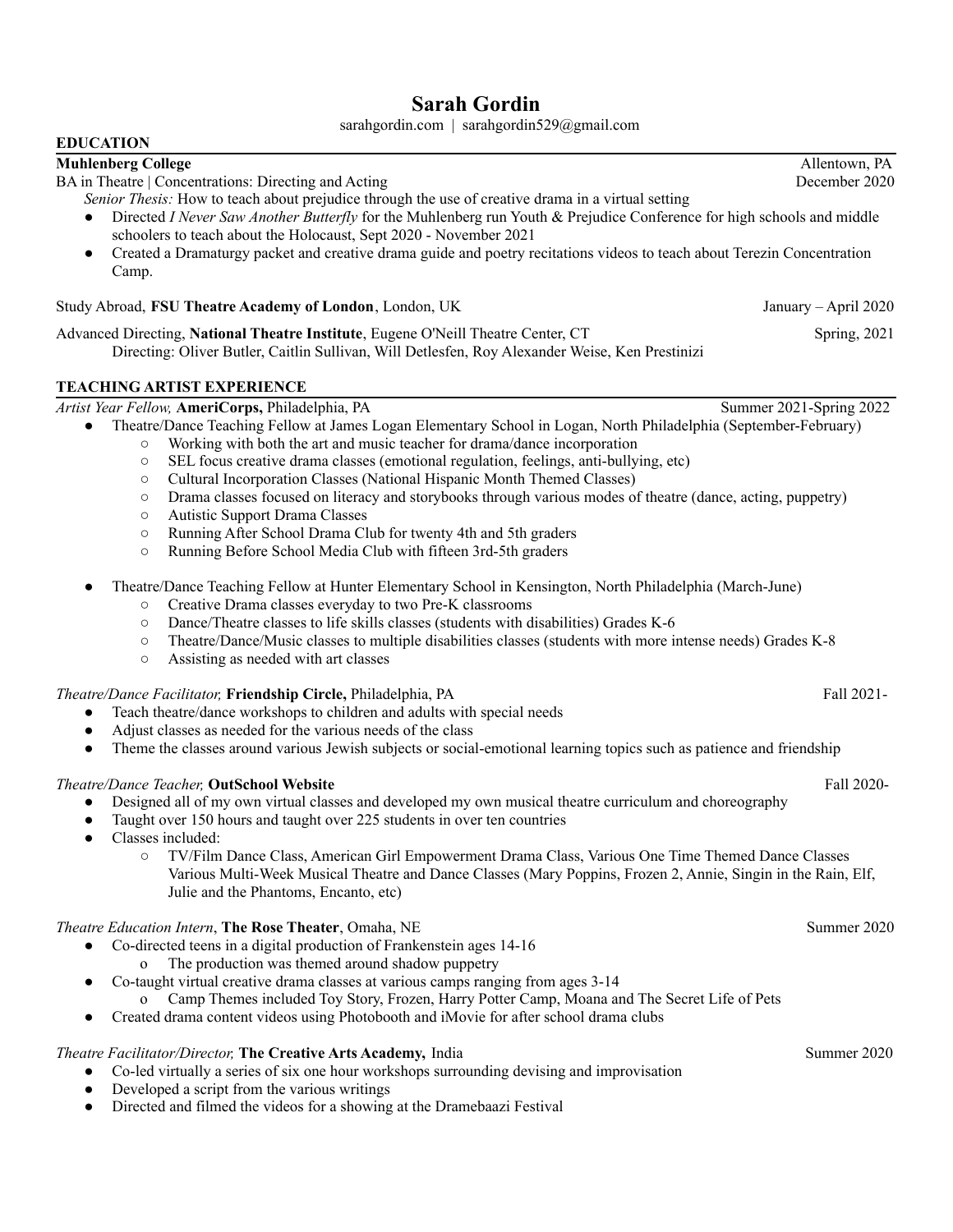### *Coordinator*, **Muhlenberg Theatre Community Engagement,** Allentown, PA Spring 2018-Fall 2020

- Managed lesson planning, attendance, and recruitment for 2 programs annually
- Theatre Arts at Jefferson Elementary School (Grades 3-5) In Person
- Theatre Arts at Casa Guadalupe (Grades K-1)- Virtual
- Theatre Arts at JCC Allentown, PA

#### *Dance Workshop Volunteer*, **Casa Guadalupe**, Allentown, PA

• Led Movement Workshops weekly after school (Grades K-5) - In person and virtual

*Drama Specialist*, **Camp Deeny Riback**, JCC Metrowest, NJ

- Taught  $\sim$ 30 creative drama classes per week to ages 3-14
- Directed, choreographed, and music directed camp musical Shrek Jr. for ages 7-14 in roughly three weeks

#### *Arts Education Intern*, **Civic Theatre**, Allentown, PA

- Assistant Teacher for High School Theatre Program (ages 14-18)
- Taught and lead class when the teacher is not there, otherwise assisted as needed focus on Improv

#### *Company Member*, **DanceMax Moving Company**, Allentown and Philadelphia, PA

- Collaborated in the writing of an original "dance-ical" script based on electricity
- Toured/performed in "dance-ical" in schools in Allentown and Philadelphia
- Led elementary/middle school aged students through creative dance workshop

#### *Camp Counselor,* Allie's Camp, **Friendship Circle MetroWest**, NJ

● Worked one on one with an autistic child for four summers at a camp for special needs children

## **WRITING / LITERACY / ADMIN WORK**

*Founder/Artistic Director/Grant Writer,* Philly Children's Theatre *Reader,* Eugene O'Neill Theatre Center National Playwrights Conference Selection *Playwright, Storm, a play about OCD for TYA Audiences Co-Founder,* Berg Originals Playwriting & Artist Collective in the age of COVID-19 (@bergoriginals) *Writer and Theatre Critic*, OnStage Blog | 17 Published Pieces

#### **DIRECTING EXPERIENCE**

| Without Wings (Ilana Zahava Abusch)                          | Philly Children's Theatre     | Director (UPCOMING)         |
|--------------------------------------------------------------|-------------------------------|-----------------------------|
| Eugene O'Neill Theatre Center                                | National Theatre Institute    | Director                    |
| Selections from Love and Information (Caryl Churchill),      |                               |                             |
| Antigone (Madeline Sayet), Fefu and Her Friends (Fornes),    |                               |                             |
| Lunch Bunch (Sarah Einspanier), Melancholy Play (Sarah Ruhl) |                               |                             |
| What the Future Holds (Young Playwrights Festival)           | Eugene O'Neill Theatre Center | Director                    |
| I Never Saw Another Butterfly (Celeste Raspanti)             | Muhlenberg College            | Director                    |
| The Importance of Being Earnest (Oscar Wilde)                | Muhlenberg College            | <b>Assistant Director</b>   |
| Dead Girls No Mothers (Roz Sullivan-Lovett)                  | Muhlenberg College            | Director                    |
| Ways You Can Survive the World (Jennifer Tuckett)            | Muhlenberg College            | Director                    |
| The Vagina Monologues (Eve Ensler)                           | Muhlenberg College            | Director                    |
| Dancing Girl (Elinor T. and Drew Vanderberg)                 | <b>She NYC Arts Festival</b>  | <b>Production Assistant</b> |
| Cagebirds (David Campton)                                    | Muhlenberg College            | Director                    |
| Number the Stars (Dr. Douglas W. Larche)                     | 13th Repertory Theatre        | <b>Assistant Director</b>   |

### **YOUTH DIRECTING EXPERIENCE**

*Director/ Editor,* "Change Sings" by Amanda Gorman Poem and Sign Language, ArtistYear *Director/Choreographer/Editor,* Winter Themed "Let It Snow" Showcase, ArtistYear

- Selected songs for winter showcase
- Ages 5-11 at James Logan Elementary School
- Each class had their own song and dance

*Director*, Devised Production for Dramebaazi, Creative Arts School (India)

- Worked with teens ages 11-16 in India to create a film production about their experiences during Quarantine.
- Performed at the Dramebaazi Festival

*Co-Director*, Frankenstein (Devised Digital Production ages 14-16), Rose Theater